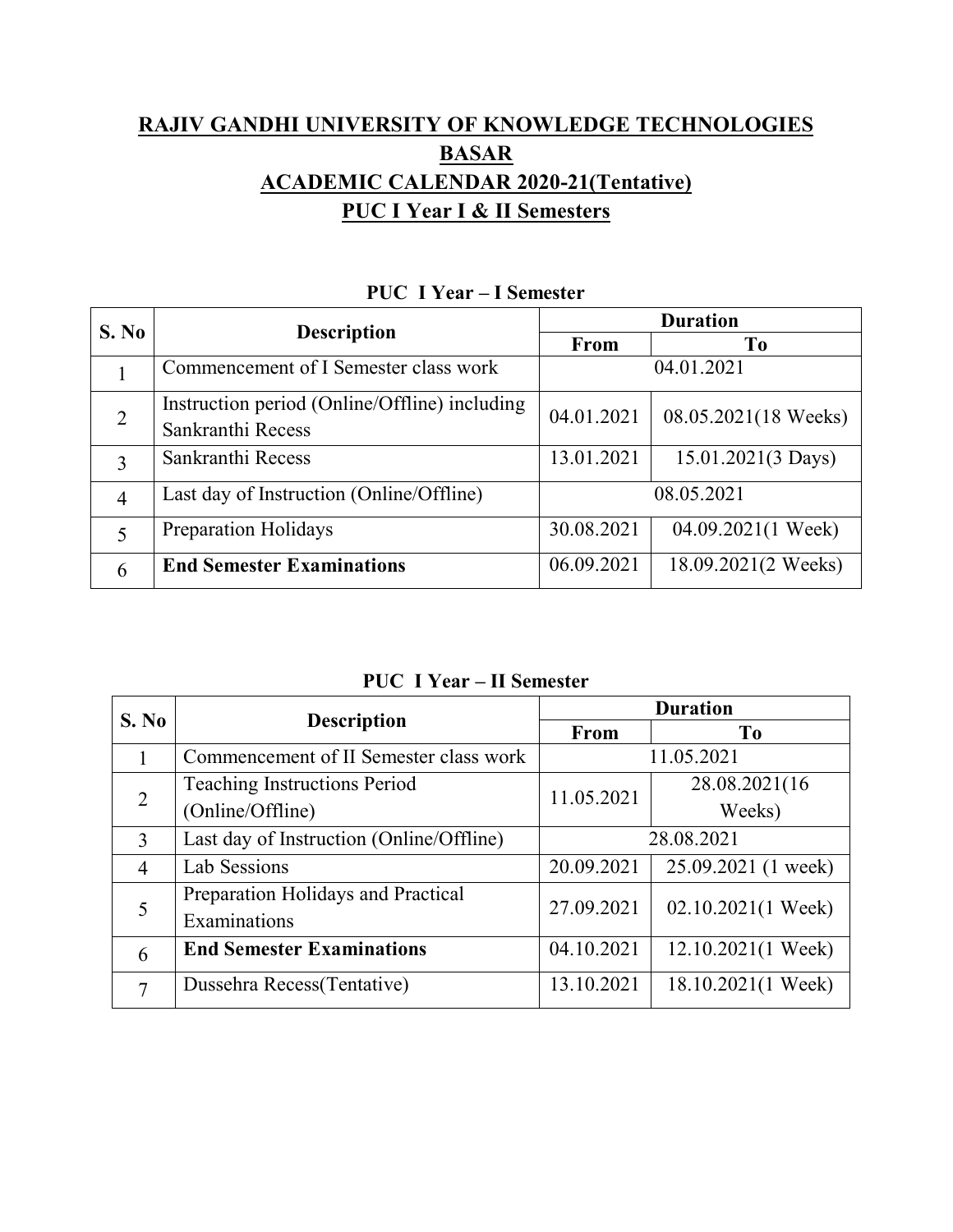# **RAJIV GANDHI UNIVERSITY OF KNOWLEDGE TECHNOLOGIES BASAR ACADEMIC CALENDAR 2020-21(Tentative)**

B.Tech I Year I & II Semesters

#### **B.Tech I Year – I Semester**

| S. No          | <b>Description</b>                                                 | <b>Duration</b> |                               |  |
|----------------|--------------------------------------------------------------------|-----------------|-------------------------------|--|
|                |                                                                    | From            | T <sub>0</sub>                |  |
| 1              | Commencement of I Semester class<br>work/Induction Programme       |                 | 04.01.2021                    |  |
| $\overline{2}$ | Instruction period (Online/Offline) including<br>Sankranthi Recess | 04.01.2021      | $01.05.2021(17$ Weeks)        |  |
| 3              | Sankranthi Recess                                                  | 13.01.2021      | 15.01.2021(3 Days)            |  |
| $\overline{4}$ | Last day of Instruction (Online/Offline)                           |                 | 01.05.2021                    |  |
| 5              | <b>Practical Classes</b>                                           | 30.08.2021      | 04.09.2021(1 Week)            |  |
| 6              | <b>Practical Examinations</b>                                      | 06.09.2021      | $11.09.2021(1$ Week)          |  |
| 7              | Preparation Holidays                                               | 13.09.2021      | 18.09.2021(1 Week)            |  |
| 8              | <b>End Semester Examinations</b>                                   | 20.09.2021      | $01.10.2021(2 \text{ weeks})$ |  |

#### **B.Tech I Year – II Semester**

| S. No          | <b>Description</b>                             | <b>Duration</b> |                      |  |
|----------------|------------------------------------------------|-----------------|----------------------|--|
|                |                                                | From            | T <sub>0</sub>       |  |
|                | Commencement of II Semester class work         |                 | 03.05.2021           |  |
| $\overline{2}$ | Teaching Instructions Period (Online/Offline)  | 03.05.2021      | 28.08.2021(17 Weeks) |  |
| $\overline{3}$ | Last day of Instruction (Online/Offline)       | 28.08.2021      |                      |  |
| $\overline{4}$ | <b>Practical Classes</b>                       | 04.10.2021      | 09.10.2021(1 Week)   |  |
| 5              | Preparation Holidays including Dussehra Recess | 11.10.2021      | 18.10.2021(1 Week)   |  |
| 6              | Dussehra Recess(Tentative)                     | 13.10.2021      | 18.10.2021(1 Week)   |  |
| 7              | <b>Practical Examinations</b>                  | 20.10.2021      | 23.10.2021(1 Week)   |  |
| 8              | <b>End Semester Examinations</b>               | 25.10.2021      | 06.11.2021(2 Weeks)  |  |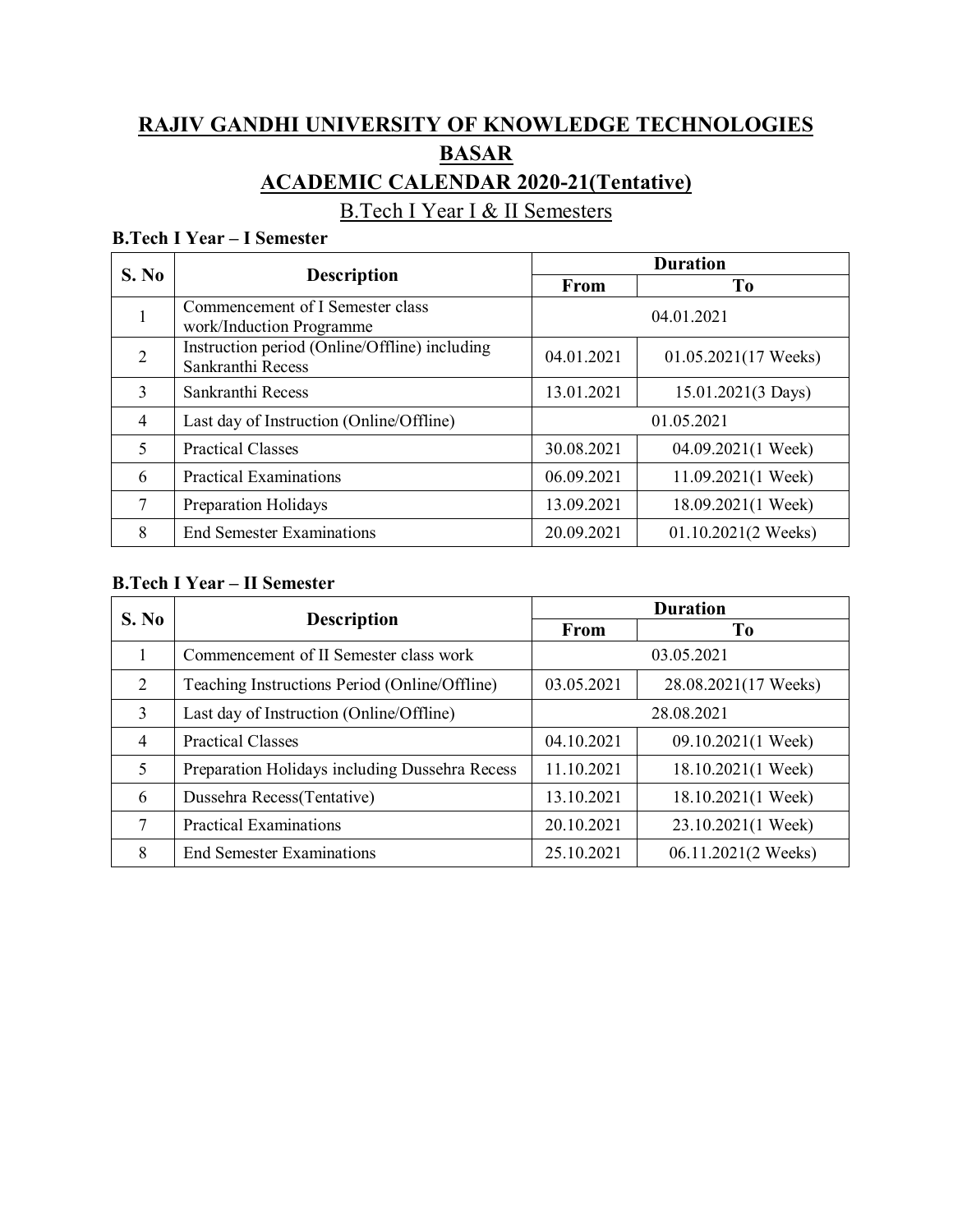# **RAJIV GANDHI UNIVERSITY OF KNOWLEDGE TECHNOLOGIES BASAR ACADEMIC CALENDAR 2020-21(Tentative)**

B.Tech II Year I & II Semesters

#### **B.Tech II Year – I Semester**

|                | <b>Description</b>                                                                | <b>Duration</b> |                               |  |
|----------------|-----------------------------------------------------------------------------------|-----------------|-------------------------------|--|
| S. No          |                                                                                   | From            | T <sub>0</sub>                |  |
|                | Commencement of I Semester class work                                             |                 | 01.09.2020                    |  |
| $\overline{2}$ | Instruction period (Online/Offline) including<br>Dussehra Recess                  | 01.09.2020      | 09.01.2021(19 Weeks)          |  |
| 3              | Last day of Instruction (Online/Offline)                                          | 09.01.2021      |                               |  |
| $\overline{4}$ | Submission of Internal(Assignment/Quiz) Marks<br>to the Exam Section on or before | 06.02.2021      |                               |  |
| 5              | <b>Practical Classes</b>                                                          | 03.09.2021      | 09.09.2021(1 Week)            |  |
| 6              | Preparation Holidays and Practical Examinations                                   | 10.09.2021      | $16.09.2021(1$ Week)          |  |
| 7              | End Semester Examinations (Including one<br>Monthly Test)                         | 17.09.2021      | $01.10.2021(2 \text{ weeks})$ |  |

#### **B.Tech II Year – II Semester**

| S. No          |                                                                                      | <b>Duration</b> |                      |  |
|----------------|--------------------------------------------------------------------------------------|-----------------|----------------------|--|
|                | <b>Description</b>                                                                   | From            | T <sub>0</sub>       |  |
| $\mathbf{1}$   | Commencement of II Semester class work                                               |                 | 11.01.2021           |  |
| $\overline{2}$ | 1 <sup>st</sup> Spell of Instructions(Online/Offline)<br>including Sankranthi Recess | 11.01.2021      | 06.02.2021(4 Weeks)  |  |
| $\overline{3}$ | Sankranthi Recess                                                                    | 13.01.2021      | 15.01.2021(3 Days)   |  |
| $\overline{4}$ | Preparation Holidays and Practical Exams of<br>Previous Semester - AY.19-20 Sem II   | 08.02.2021      | 15.02.2021(1 Week)   |  |
| 5              | AY.19-20 Sem II : Regular End Semester<br>Examinations                               | 16.02.2021      | 25.02.2021(2 Weeks)  |  |
| 6              | AY.19-20 Sem I: Remedial End Semester<br>Examinations                                | 26.02.2021      | 15.03.2021(2 Weeks)  |  |
| $\overline{7}$ | Suspension of Online/Offline Instructions to<br>organize EST Exams of AY.2019-20     | 08.02.2021      | 25.02.2021(3 Weeks)  |  |
| 8              | 2 <sup>nd</sup> Spell of Instructions(Online/Offline)<br>including summer vacation   | 26.02.2021      | 05.06.2021(14 Weeks) |  |
| 9              | Last day of Instruction (Online/Offline)                                             |                 | 05.06.2021           |  |
| 10             | AY.19-20 Sem II : Remedial End Semester<br>Examinations                              | 20.08.2021      | 02.09.2021(2 Weeks)  |  |
| 11             | <b>Practical Classes</b>                                                             | 04.10.2021      | 09.10.2021(1 Week)   |  |
| 12             | Preparation Holidays including Dussehra Recess                                       | 11.10.2021      | 18.10.2021(1 Week)   |  |
| 13             | Dussehra Recess of AY 21-22(Tentative)                                               | 13.10.2021      | 18.10.2021(1 Week)   |  |
| 14             | <b>Practical Examinations</b>                                                        | 20.10.2021      | 23.10.2021(1 Week)   |  |
| 15             | <b>End Semester Examinations</b>                                                     | 25.10.2021      | 06.11.2021(2 Weeks)  |  |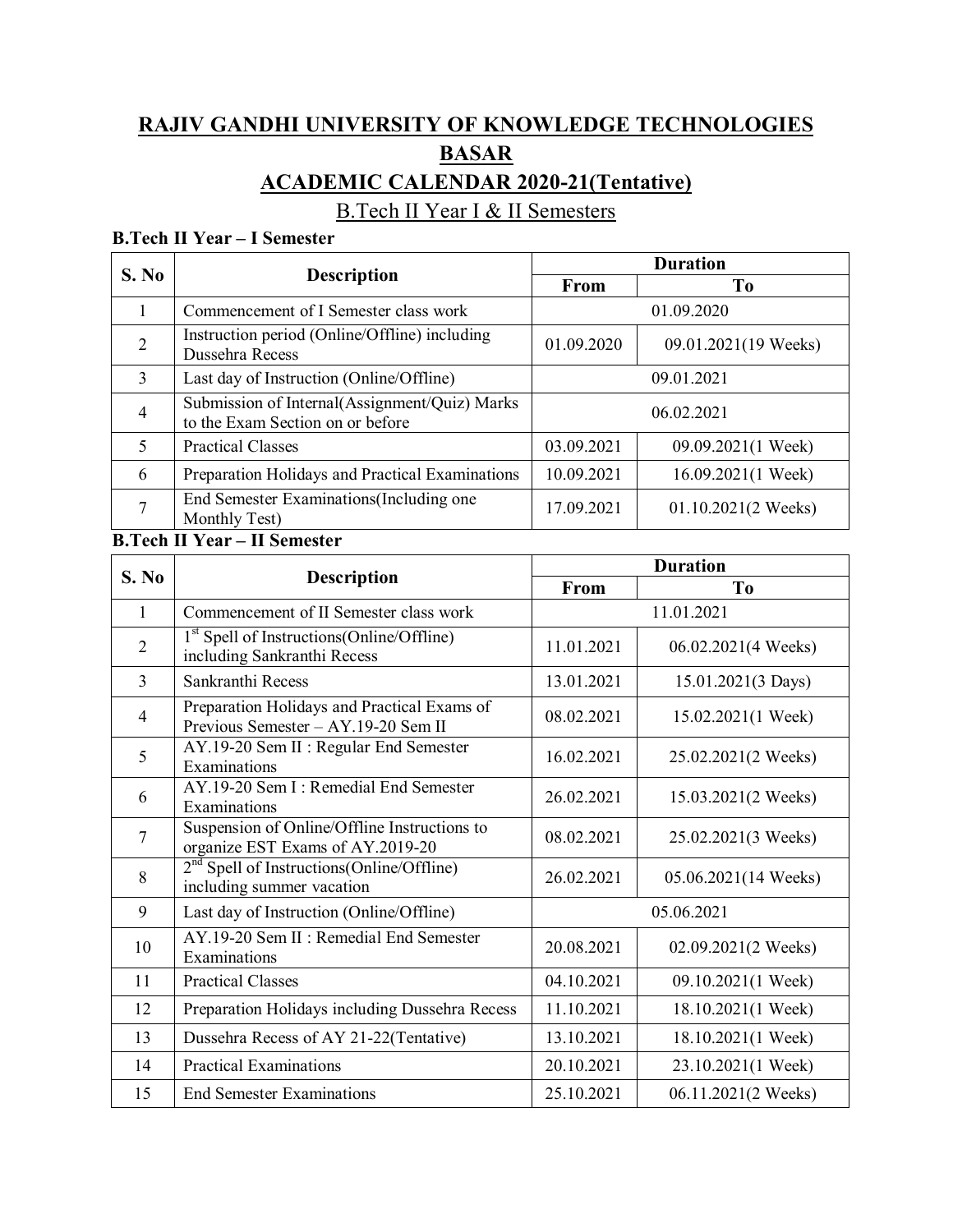# **RAJIV GANDHI UNIVERSITY OF KNOWLEDGE TECHNOLOGIES BASAR ACADEMIC CALENDAR 2020-21(Tentative)**

B.Tech III Year I & II Semesters

#### **B.Tech III Year – I Semester**

| S. No          | <b>Description</b>                                                                | <b>Duration</b> |                               |  |
|----------------|-----------------------------------------------------------------------------------|-----------------|-------------------------------|--|
|                |                                                                                   | From            | <b>To</b>                     |  |
|                | Commencement of I Semester class work                                             |                 | 01.09.2020                    |  |
| $\overline{2}$ | Instruction period (Online/Offline) including<br>Dussehra Recess                  | 01.09.2020      | 09.01.2021(19 Weeks)          |  |
| 3              | Last day of Instruction (Online/Offline)                                          | 09.01.2021      |                               |  |
| $\overline{4}$ | Submission of Internal(Assignment/Quiz) Marks<br>to the Exam Section on or before | 06.02.2021      |                               |  |
| 5              | <b>Practical Classes</b>                                                          | 03.09.2021      | 09.09.2021(1 Week)            |  |
| 6              | Preparation Holidays and Practical Examinations                                   | 10.09.2021      | $16.09.2021(1$ Week)          |  |
| ⇁              | End Semester Examinations (Including one<br>Monthly Test)                         | 17.09.2021      | $01.10.2021(2 \text{ weeks})$ |  |

### **B.Tech III Year – II Semester**

| S. No          | <b>Description</b>                                                                 | <b>Duration</b> |                      |  |
|----------------|------------------------------------------------------------------------------------|-----------------|----------------------|--|
|                |                                                                                    | From            | To                   |  |
| $\mathbf{1}$   | Commencement of II Semester class work                                             |                 | 11.01.2021           |  |
| $\overline{2}$ | $1st$ Spell of Instructions (Online/Offline) including<br>Sankranthi Recess        | 11.01.2021      | 06.02.2021(4 Weeks)  |  |
| $\overline{3}$ | Sankranthi Recess                                                                  | 13.01.2021      | 15.01.2021(3 Days)   |  |
| $\overline{4}$ | Preparation Holidays and Practical Exams of<br>Previous Semester - AY.19-20 Sem II | 08.02.2021      | 15.02.2021(1 Week)   |  |
| 5              | AY.19-20 Sem II: Regular End Semester<br>Examinations                              | 16.02.2021      | 25.02.2021(2 Weeks)  |  |
| 6              | AY.19-20 Sem I: Remedial End Semester<br>Examinations                              | 26.02.2021      | 15.03.2021(2 Weeks)  |  |
| $\overline{7}$ | Suspension of Online/Offline Instructions to<br>organize EST Exams of AY.2019-20   | 08.02.2021      | 25.02.2021(3 Weeks)  |  |
| 8              | $2nd$ Spell of Instructions(Online/Offline)<br>including summer vacation           | 26.02.2021      | 05.06.2021(14 Weeks) |  |
| 9              | Last day of Instruction (Online/Offline)                                           |                 | 05.06.2021           |  |
| 10             | AY.19-20 Sem II : Remedial End Semester<br>Examinations                            | 20.08.2021      | 02.09.2021(2 Weeks)  |  |
| 11             | <b>Practical Classes</b>                                                           | 04.10.2021      | 09.10.2021(1 Week)   |  |
|                | Preparation Holidays including Dussehra Recess                                     | 11.10.2021      | 18.10.2021(1 Week)   |  |
| 12             | Dussehra Recess of AY 21-22(Tentative)                                             | 13.10.2021      | 18.10.2021(1 Week)   |  |
| 13             | <b>Practical Examinations</b>                                                      | 20.10.2021      | 23.10.2021(1 Week)   |  |
| 14             | <b>End Semester Examinations</b>                                                   | 25.10.2021      | 06.11.2021(2 Weeks)  |  |